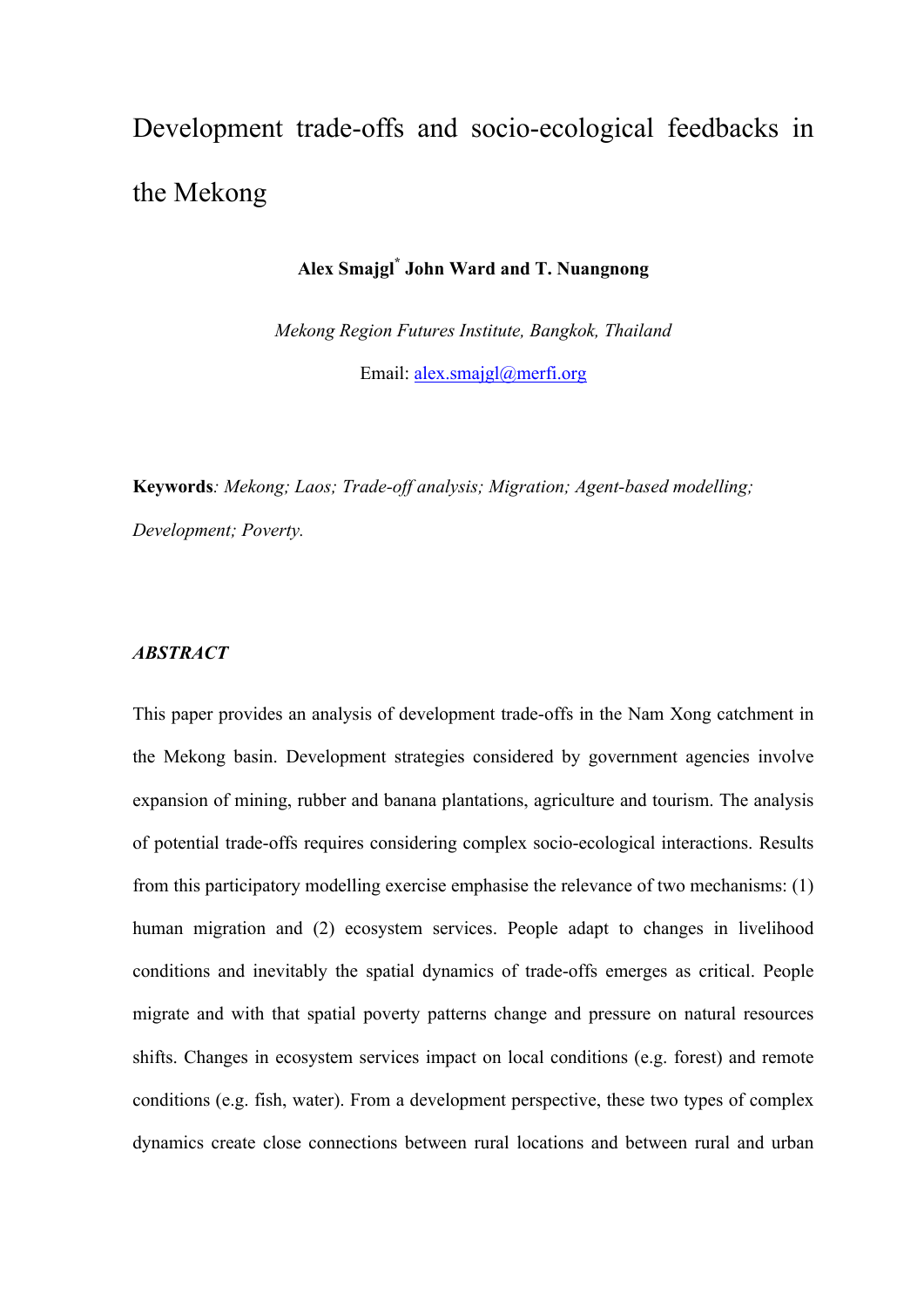areas. Several scenarios involve replacing a forest economy many households depend on by paid labour few can depend on. Consequently, poverty is driven from rural into urban areas. Another trade-off revealed during this study is that the expansion of tourism is providing a more sustainable alternative to other development strategies. But water quality decline requires mitigation measures to make this strategy sustainable and avoid adverse impacts on fisheries.

#### **1. INTRODUCTION**

Economic development often involves trade-offs as activities by one sector are likely to cause environmental impacts that shift constraints for other sectors (Biggs et al., 2015; Folke et al., 2002). Ecosystem services provide essential inputs for and links between economic activities (De Groot, 1992; Fisher et al., 2009). Climate change and other external factors often influence these complex socio-ecological interactions and their inherent trade-offs and synergies (Bohensky et al., 2013; Smajgl et al., 2015a; Tol, 2005). Sustainable development strategies require a robust understanding of these ecosystembased cross-sector trade-offs. The assessment of ecosystem services and their role in economic development and spatial planning is evident, although incorporating ecosystems faces a series of challenges, see the discussion provided by De Groot (1992) and by Butler et al. (2013). Many studies focused on the link between agricultural activities and ecosystem services (Smajgl, 2006; Verburg et al., 2002), between tourism and ecosystem services (Lankford, 1994; Sun and Walsh, 1998) and between conservation investments and ecosystems services (Brown, 2004; Chan et al., 2006; Larson and Smajgl, 2006; Lunney et al., 1997).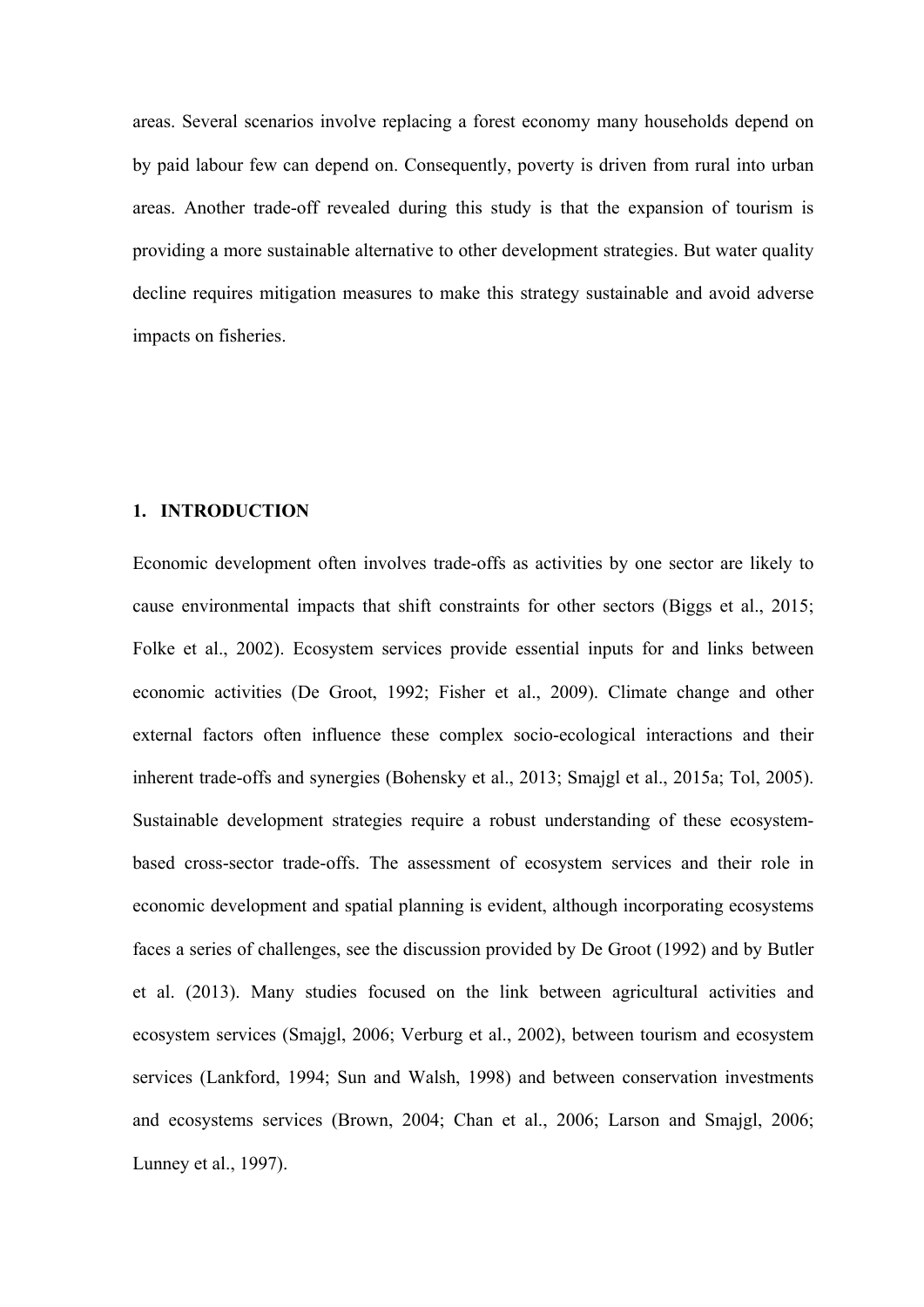Fewer studies assess more complex dynamics between ecosystem services and multiple economic sectors and how trade-offs can be avoided or synergies nurtured. Understanding these trade-offs and synergies is critical for the design of sustainable development strategies, specifically for spatial planning (de Groot et al., 2010; Margules and Pressey, 2000; Wilkinson et al., 2013). This study investigates a complex multi-sector planning context in the Mekong, involving several economic activities and numerous ecosystem services. The assessment aims to identify which dimensions are most critical for the understanding and the management of development trade-offs.

In the context of the Nam Xong (also known as Nam Song) – a Lao tributary to the Mekong – local stakeholders observed trade-offs between upstream mining and rubber and banana plantations, mid-stream tourism and agriculture, and downstream fishing and agriculture (Bartlett et al., 2012; Bush and Hirsch, 2005). The substantial income generated by tourism activities in and around Vang Vieng (Harrison and Schipani, 2007) were perceived to be endangered due to changes in water levels and water quality. Thus, stakeholders invited and engaged in a participatory research process to understand some of these development trade-offs (Smajgl and Ward, forthcoming).

The research design involves a mixed method approach that was implemented during a participatory process, the Challenge and Reconstruct Learning (ChaRL) approach (Smajgl and Ward, 2013). The methods included a household survey, a hydrological model (Kallio, 2014), and the agent-based model MerSim (Smajgl et al., 2015b). This paper summarises results from the agent-based approach (for methodological details on agent-based modelling see Axelrod et al., 2006; Gilbert, 2008; Grimm et al., 2005; Matthews et al., 2007), which genuinely links livelihood related behaviours with their underpinning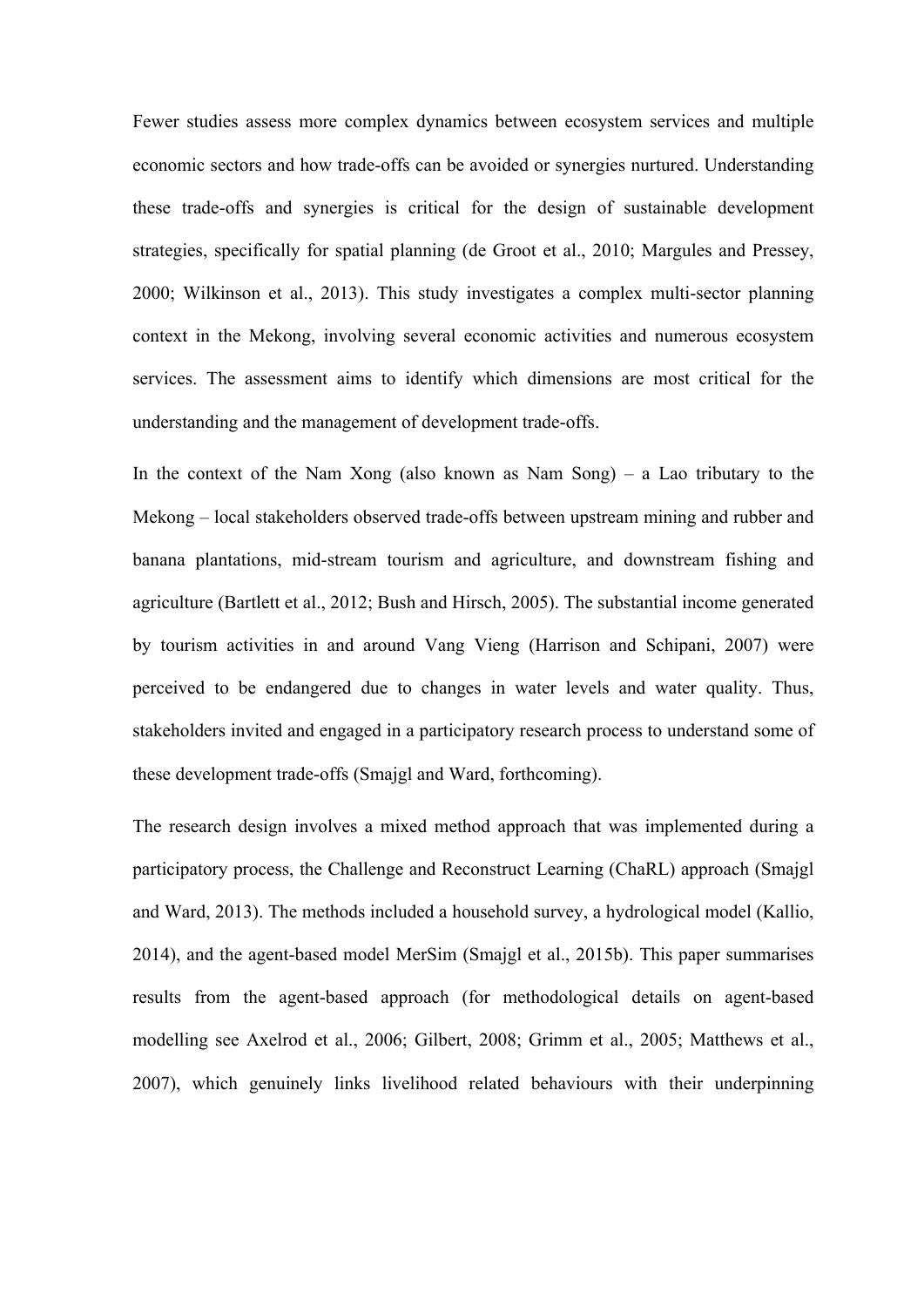agricultural growth, hydrological dynamics, various ecosystem services, and labour and commodity markets.

The results emphasise that taking a narrow sector perspective is likely to provide wrong recommendations. For instance, mining expansion strategies that aim for developing new employment and increasing revenue, reduce poverty in the target upstream areas only slightly. Concurrently, due to land-use change and the resulting consequences for ecosystem services other livelihoods face losses that substantially outweigh the direct income gains in the mining sector. Importantly, most mining employment is likely to be taken up by persons from outside the district, which were beforehand not under the poverty line. Widening the spatial area emphasises further consequences that add to the local tradeoffs. Two types of downstream effects prove critical for the province and national perspective: changes in ecosystem services (water flow) and human migration. Changes in water flow, in particular an increase in flood peaks, trigger agricultural income losses in downstream districts that drive families to migrate out of the Province. The level of poor households in the remaining populations increases as most out-migrating families were not under the poverty line.

From a methodological perspective, it becomes evident that the understanding of development outcomes and related trade-offs require a sophisticated approach that captures the socio-economic and bio-physical feedbacks. Two aspects seem particularly important, first the link between livelihoods and ecosystem services, and second migration, which stresses the importance of spatial and temporal dynamics of poverty (Bohensky et al., 2013; Smajgl and Bohensky, 2013).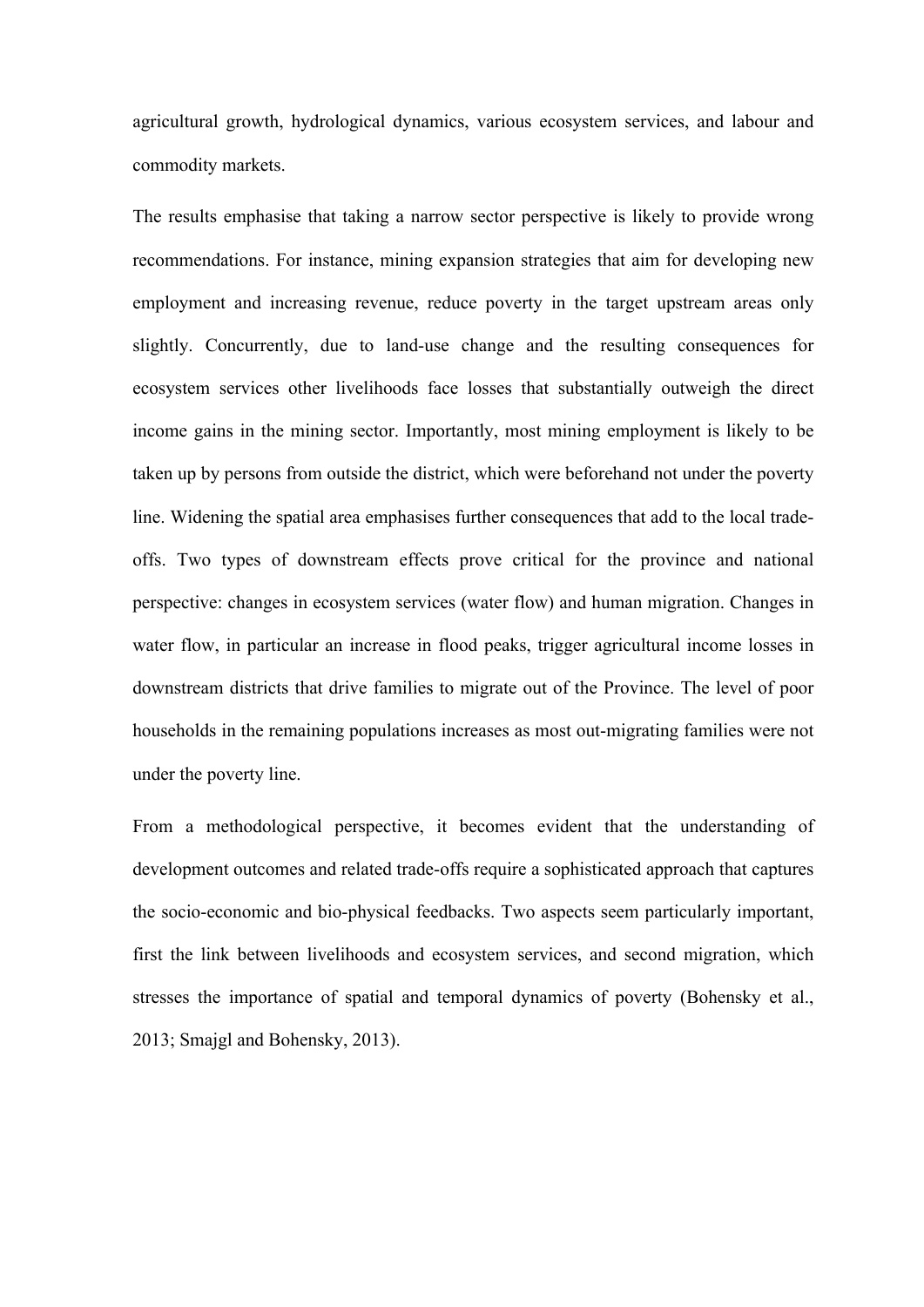#### **2. THE MERSIM MODEL**

The description of the agent-based Mekong region simulation (MerSim) model follows the ODD (Overview – Design concepts – Details) protocol (Grimm et al., 2006; Grimm et al., 2010; Müller et al., 2014) and model details including Java code can be found in (Smajgl et al., 2013).

#### **2.1. Purpose of the model**

The model design was embedded in a participatory process, which follows the Challenge and Reconstruct Learning approach as outlined by Smajgl and Ward (2013) and Smajgl and Ward (2015). This participatory process helped eliciting the policy indicators and policy scenarios.

- Climate change and increase in flash floods
- Continued deforestation
- Rubber expansion and rubber price increase
- Mining expansion
- Tourism drop
- Tourism expansion

The results aim to inform the basin development plan and specific sector strategies for mining, forest management and agriculture.

# **2.2. State variables**

The participatory process placed the stakeholder priorities at the core of the model design and determined the state variables as: poverty, forest cover, rubber production, water flow, water quality (dissolved oxygen), rice production, migration, land use, household livelihoods and fish catch.

# **2.3. Emergence**

Corresponding with stakeholder-defined modelling goals, emergent phenomena include the temporal and spatial poverty patterns, the spatial extend of forest cover and rubber plantations, and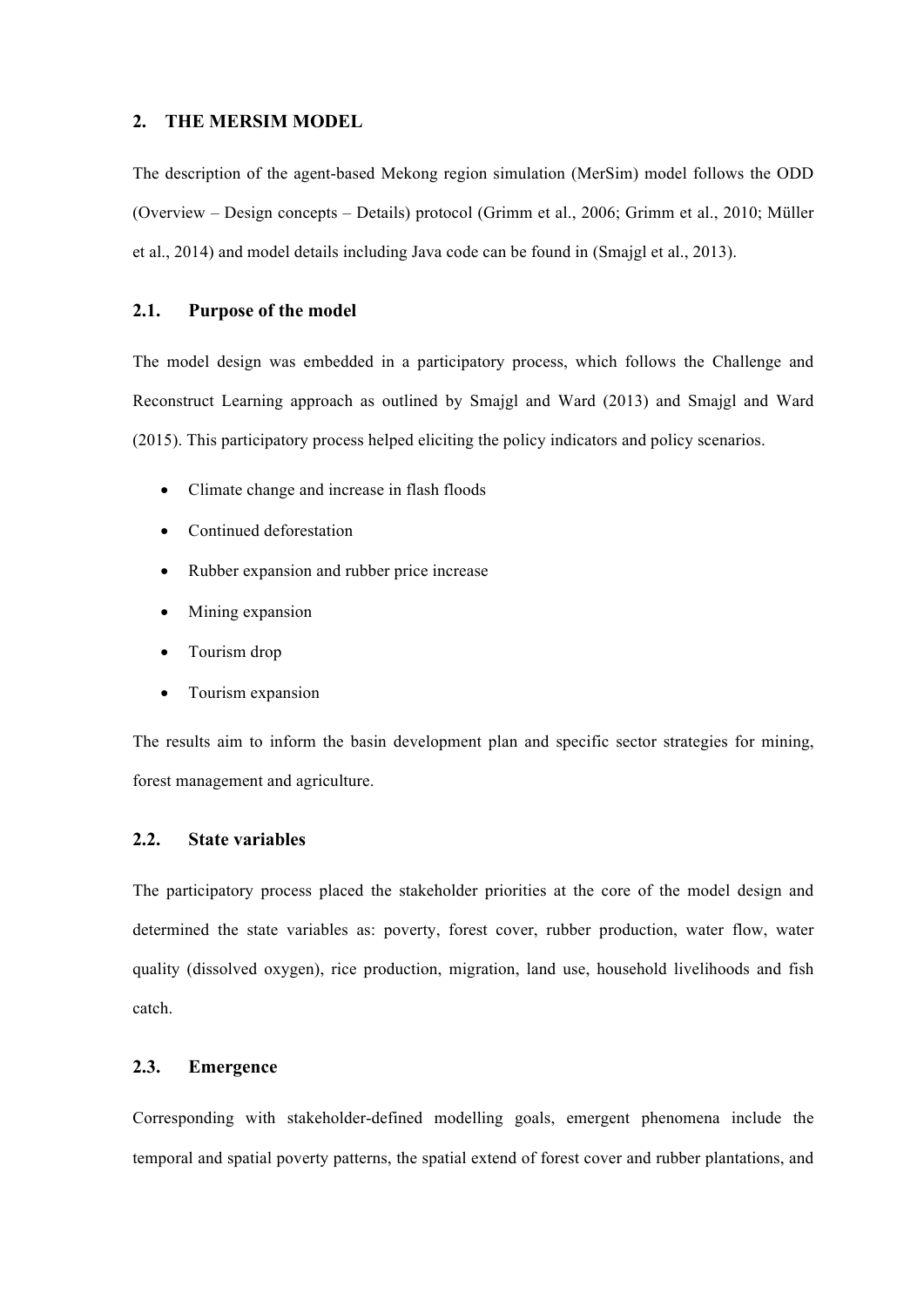water quantity and quality changes in response to the expansion of mining and rubber plantations upstream. One core policy focus is the trade-offs between upstream investments and mid-stream tourism income, which is emerging from modelled interactions.

#### **2.4. Household data for parameterisation**

The parameterisation process is described based on the framework provided in Smajgl and Barreteau (2017).



# **Figure 1: Parameterisation Sequence for the MerSim model, adapted from Smajgl and Barreteau (2017)**

Figure 1 shows the principle parameterisation steps required in an empirical model (boxes) and which particular options were implemented for this study (arrows). The MerSim model formulation is based on theory articulated by Castellani and Hafferty (2009) that conceptualises socialecological complexity, in particular the focus on a disaggregated systems approach that allows nonlinear system components to interact and, thereby allowing for emerging phenomena, i.e. Funtowicz and Ravetz (1994) and Sawyer (2005).

Experts helped to identify principle agent classes, such as household agents, government agents and spatial agents. This expert-based process also identified principle agent behaviour such as the harvesting of tea and the tapping of rubber. These livelihood-related activities were put into annual calendars and linked to associated regions and altitudes where necessary.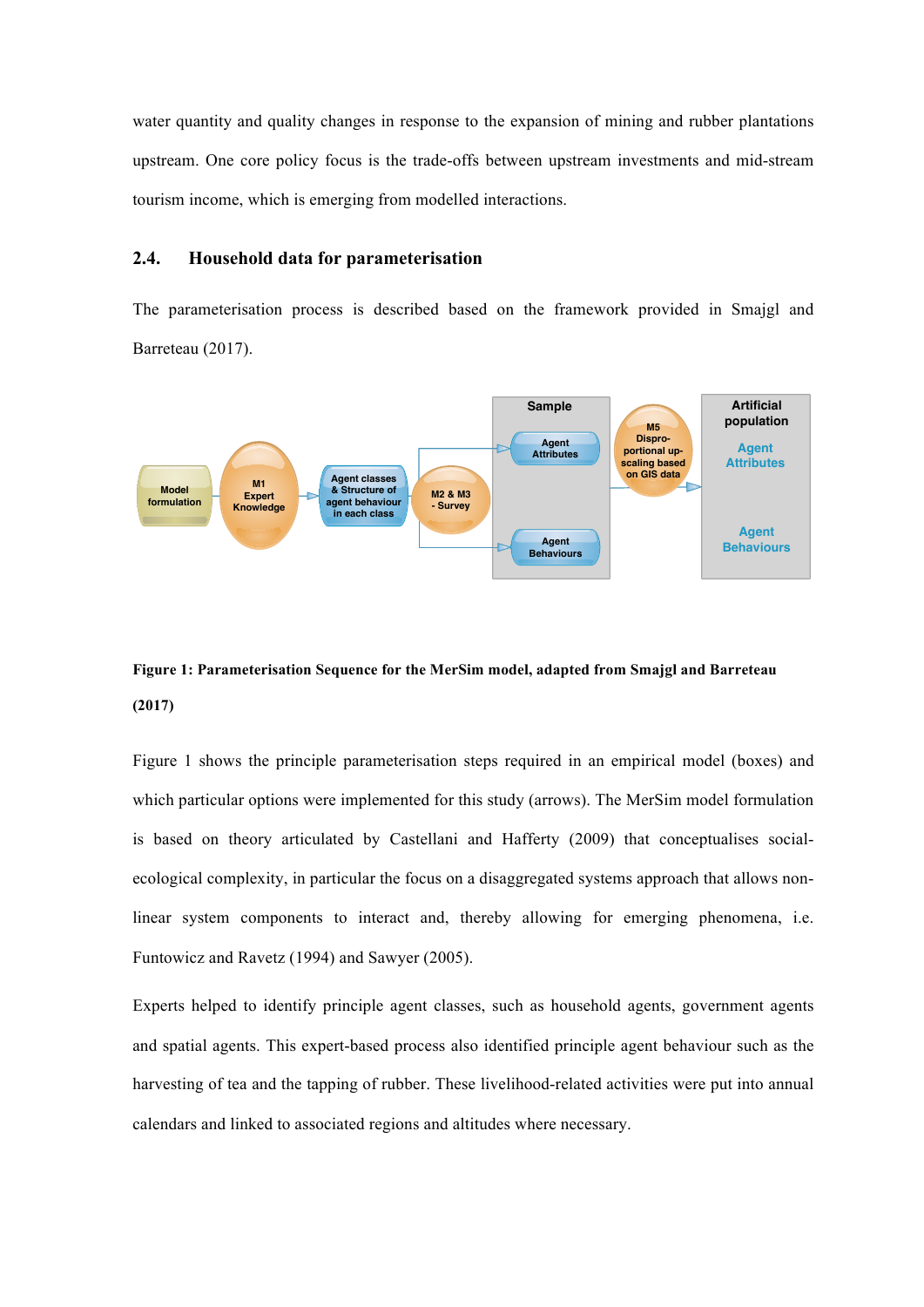The next step involved the specification of household attributes and household behaviours. A random sample of 1,000 households (20 randomly selected households from 50 randomly selected villages) across the Nam Xong sub-basin were surveyed to elicit their key characteristics (i.e. location, household size, livelihoods, production, and income), their self-selected attributes of subjective wellbeing, the principle human values that guide their lives, and their adaptation intentions. Intentions represent responses to questions that frame a specified hypothetical change. In this case the change households were asked to imagine:

- Flash floods started to occur frequently
- Deforestation continued
- Rubber prices would increase
- More mining jobs would be available
- Tourist numbers would drop
- More jobs in the tourism sectors would be available

Households had four principle response options: either

- To maintain their livelihood activity in their current household location;
- To change their livelihood in their current household location;
- To migrate out but maintain their current livelihood; or
- To migrate out and change their livelihood activity.

In each of these categories, responses to follow-on question informed estimates of the magnitude or type of livelihood response, the impediments to adaptation and/or the location for migration. The intentional data and behavioural changes elicited from household survey responses delimited the cognitive complexity of household agents to a more parsimonious depiction of largely reactive agents in the model.

The sample data for attributes and behavioural rules was mapped into the total agent population by disproportional up-scaling. Proportional up-scaling refers to a technique in which the proportions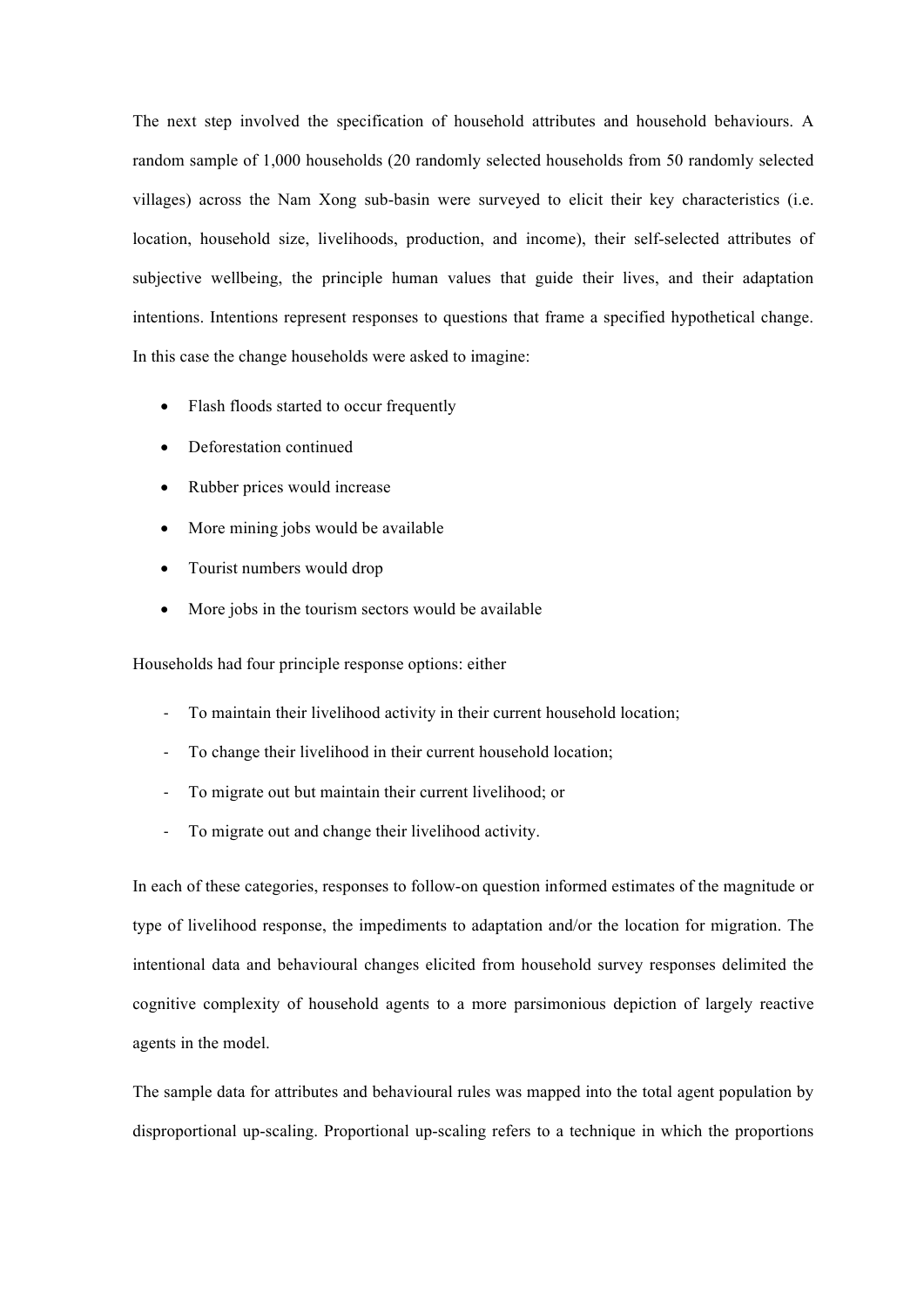of responses in the sample is maintained to parameterise the whole population by simply replicating (or cloning) each response by sample size divided by population size (in this case multiplied by about 200). Disproportional up-scaling on the other hand changes proportions as some responses are used more often than others due to some scaling factors. In this case, the proportions were amended to match the actual land use, in particular rubber plantations, rice paddy and the urban population. Otherwise a random approach would map intentional data from a tourism-dependent household into a non-tourism area and responses from a rubber farming household into an urban area. This GIS-based adjustment was intended to represent a more realistic spatial distribution of simulated household behaviour.

#### **2.5. Adaptation & Objective**

Given the way we reduced agent cognition, agents step through a simple adaptation process, which allowed a reduction in the run time of the model so that live runs were able to be performed during the participatory modelling process (Smajgl et al., 2015b). Household agents respond to income levels derived from paid labour or agricultural activities. Households' objectives are implicit to their behavioural response functions (or rules). Modelled agents respond to livelihood related changes based on intentional data derived from the household survey responses. No additional optimisation or satisficing assumption is implemented. As a corollary, household expectations and learning are not explicitly represented but implicitly captured by the empirically derived response strategies.

Most parameters are assumed to be stochastic to resemble more realistic model assumptions, including crop prices, productivity, and wages. The ranges were developed by experts in conjunction with time series data (Smajgl et al., 2011).

#### **2.6. Initialisation and Submodels**

The MerSim model utilises five sets of GIS data: (1) administrative boundaries down to administrative villages, (2) soil data, (3) land cover data, (4) rainfall projections, and (5) a digital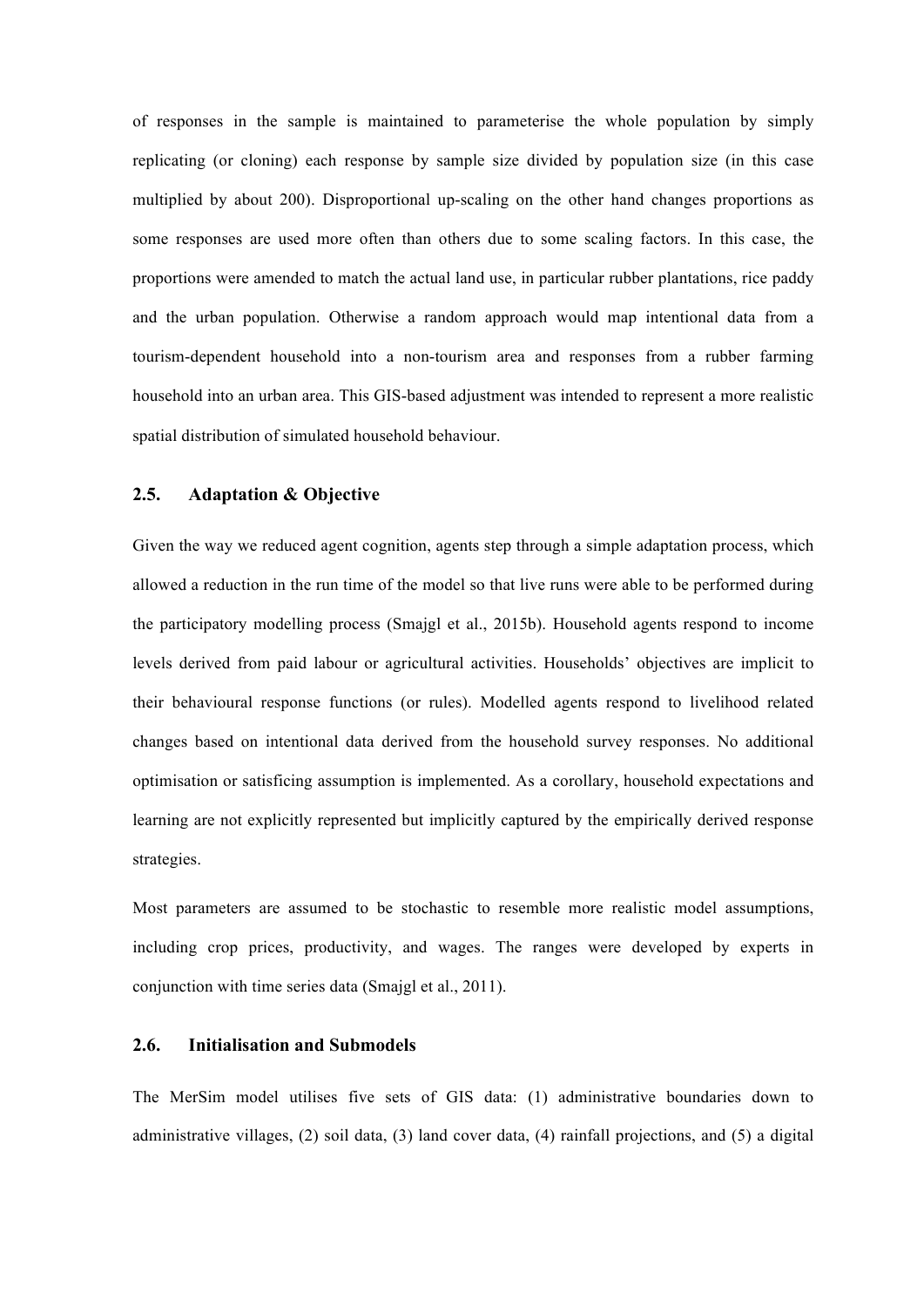elevation model. These datasets were used to specify the artificial landscape while the household survey provided the necessary data on household attributes and behavioural responses.

Five essential submodels were integrated to deliver the processes stakeholders had requested: hydrology, crop growth, water quality, livelihood, and income. The hydrology module calculates in daily time steps the run off for each spatial polygon based on rainfall, slope, inlet and outlet node, land cover and soil type. Based on this method flood and drought risk for the tourist town of Vang Vieng can be estimated, which triggers tourism numbers to divert from a projected trend. Based on rainfall, soil type and land cover livelihood-relevant crops (e.g. rice, rubber, trees, grass) grow following established growth algorithms. The combination of water flow and particular land cover provides the necessary information for calculating dissolved oxygen, which is calculated for Vang Vieng town and for Hinheup where the Nam Xong is partly diverted into the Nam Ngum 1 dam and partly continues its flow into the Mekong. The livelihood module follows crop and job specific calendars, which involves, for instance planting and harvesting. Household livelihoods only change based on intentional data elicited through the household survey. The income module calculates the weekly income for all household members and assigns how many are below the poverty line. This calculation includes the monetisation of subsistence production to avoid a misleading, underestimated quantification of poverty.

# **3. SCENARIOS, INDICATORS AND RESULTS**

#### **3.1. Scenario definitions**

The analysis of development trade-offs is based on a participatory process during which stakeholders defined a set of five scenarios that reflect their current expectations or options for the further development of the Nam Xong catchment:

The expansion of the mining sector is the first scenario and implies a doubling of mine sites in Kasy district and in Vang Vieng district: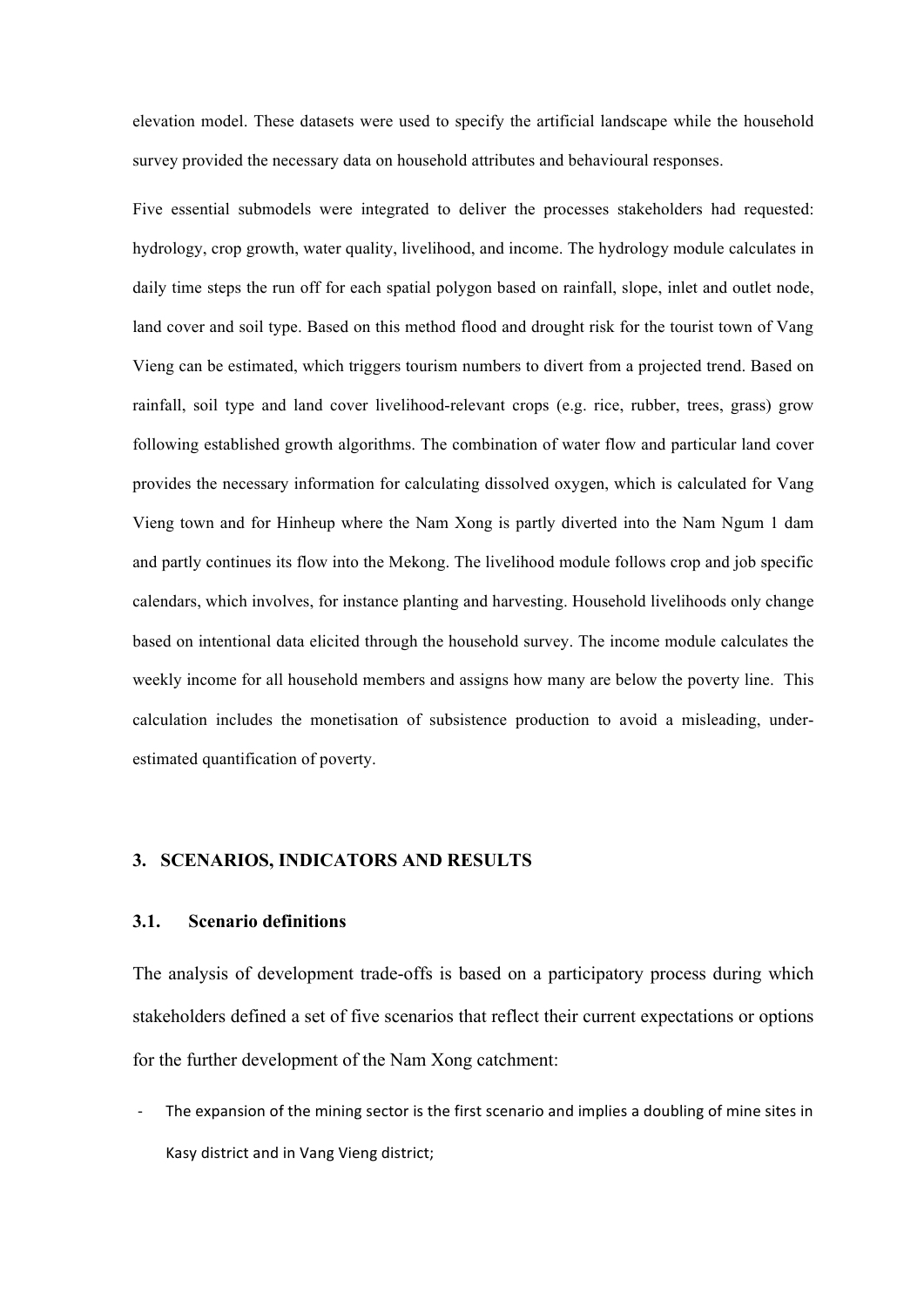- the expansion of rubber plantations, which assumes a doubling of the area under rubber across the Nam Xong district; and
- the expansion of tourism beyond the current trend.

## **3.2. Assessment Indicators**

The participatory process revealed also a set of core assessment indicators decision making agencies employ to rank development options. The following indicators were defined as the most critical by the Nam Xong working group:

- Poverty rate
- Water flow in tourism areas around Vang Vieng
- Water quality, in particular dissolved Oxygen

Poverty rate was chosen due to the national development agenda to leave behind the least development status by 2025. Water flow was considered due to the observed trade-offs between upstream development and water needs to further develop tourism in Vang Vieng. Water quality was selected due to the Government's commitment to improve water quality. Here dissolved oxygen was identified as a key indicator that links to fish and broader ecosystem health.

#### **3.3. Results for the mining expansion scenario**

Poverty rates in the districts Kasy, Hinhurp and Vang Vieng vary for the baseline around 24%, 36% ad 28% respectively. This indicates how many households in percent are below the national poverty line.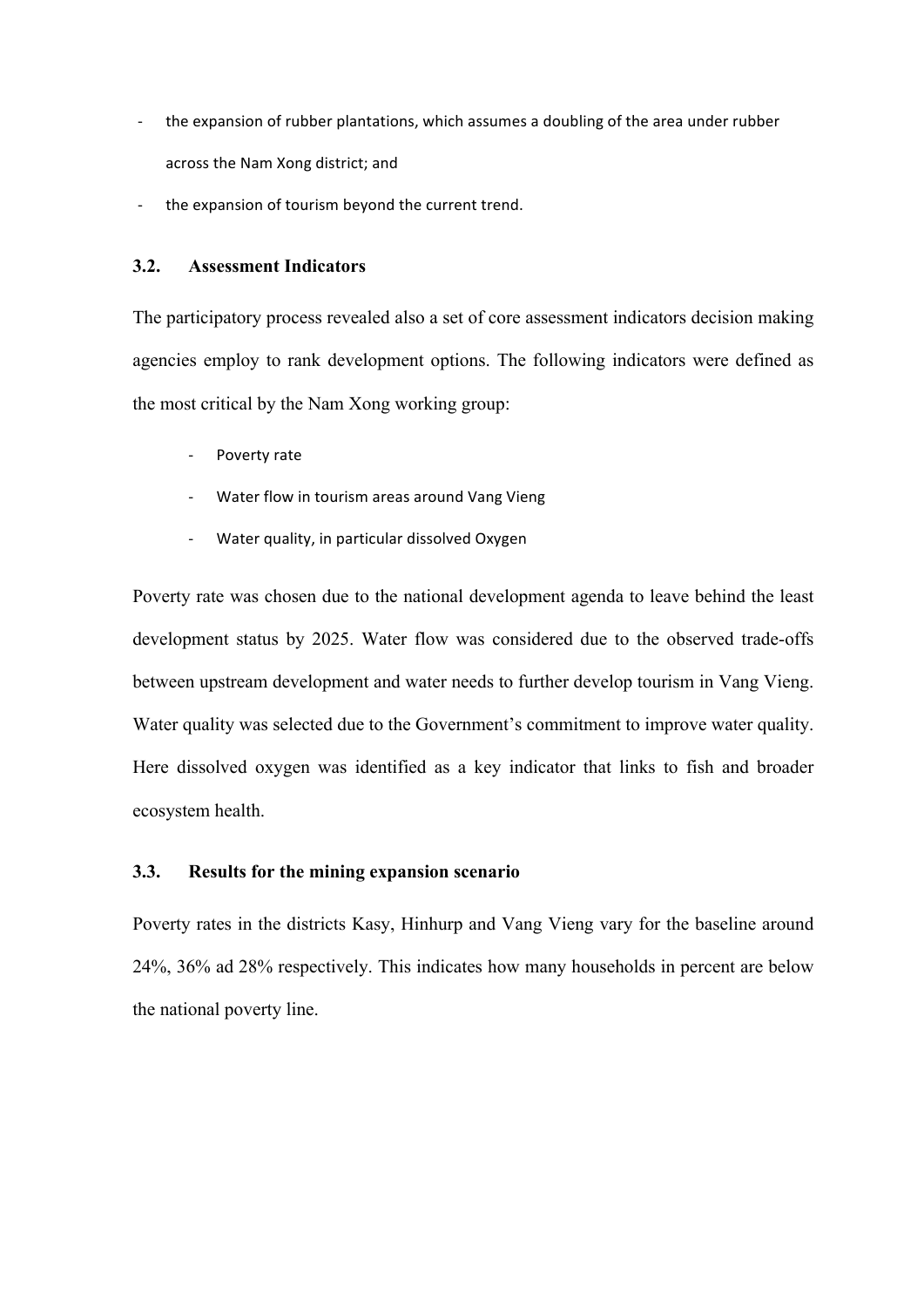

**Figure 2: Impacts of the mining expansion scenario on poverty rate in Kasy, Vang Vieng and Hinhurp.** 

Figure 2 shows the impact of the mining expansion scenario on poverty rate in the three districts of the Nam Xong catchment. The impacts in the upstream district Kasy is slightly positive. The pattern indicates that poverty reduction during very wet or very dry years are larger than during years with ideal climatic conditions for agricultural activities. Consequentially, poverty levels are likely to become less climate dependent. In the midstream area of Vang Vieng poverty levels are likely to increase by an average of 1% of the population. While poverty in downstream district of Hinhurp is likely to increase only marginally.

The understanding of these poverty impacts requires the consideration of three main socioecological feedbacks. First, mining provides livelihoods but also replaces existing livelihoods that depend on agricultural land and forests. This effect limits the positive effects mining income would have in Kasy and Vang Vieng. Second, water flow is also responding to the land use change this scenario implies. These hydrological effects involve an increase in peak flows, which triggers flood related consequences for households and their livelihoods.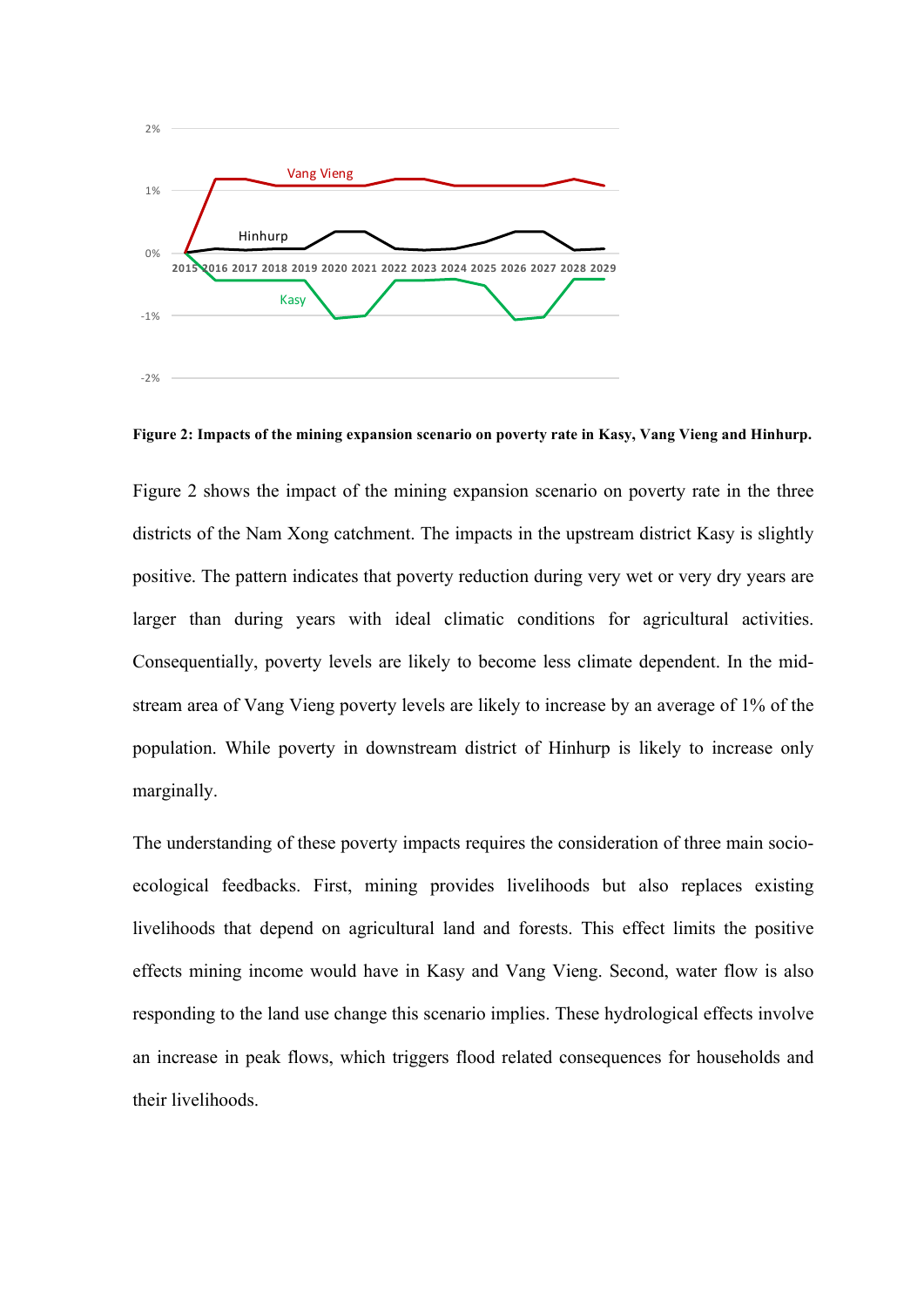

**Figure 3: Impacts of the mining expansion scenario on water flow in Vang Vieng and in Hinhurp.** 

Figure 3 shows the impact on annual peak flow for the projected fifteen-year period in  $m<sup>3</sup>$ per second. The lower line depicts the peak flow conditions during the baseline while the higher line results for the mining expansion scenario. In average across all years the peak flow increases for Vang Vieng by about 12  $\text{m}^3$ /s and for Hinhurp by about 59  $\text{m}^3$ /s. Due to lack of data it cannot be determined which flow rate converts into actual flooding of the townships and the surrounding agricultural production or industrial sites (i.e. cement production). However, the few data points available suggest that the Nam Xong breaches its banks within the grey shaded areas. This means that one in ten year events are likely to occur in four to five years. It also means that unprecedented flood levels are likely to occur based on these CCAM predictions. From a socio-economic perspective, many livelihoods, including tourism and agricultural activities, are likely to experience income losses, which is contributing to the poverty results in Vang Vieng and Hinhurp, shown in Figure 2.

The third socio-ecological feedback is lined to migration. The loss of the forest economy and of agricultural land (effect 1) and the loss of income in tourism and agricultural production (effect 2) is likely to trigger households to adapt. This involves three types of migration.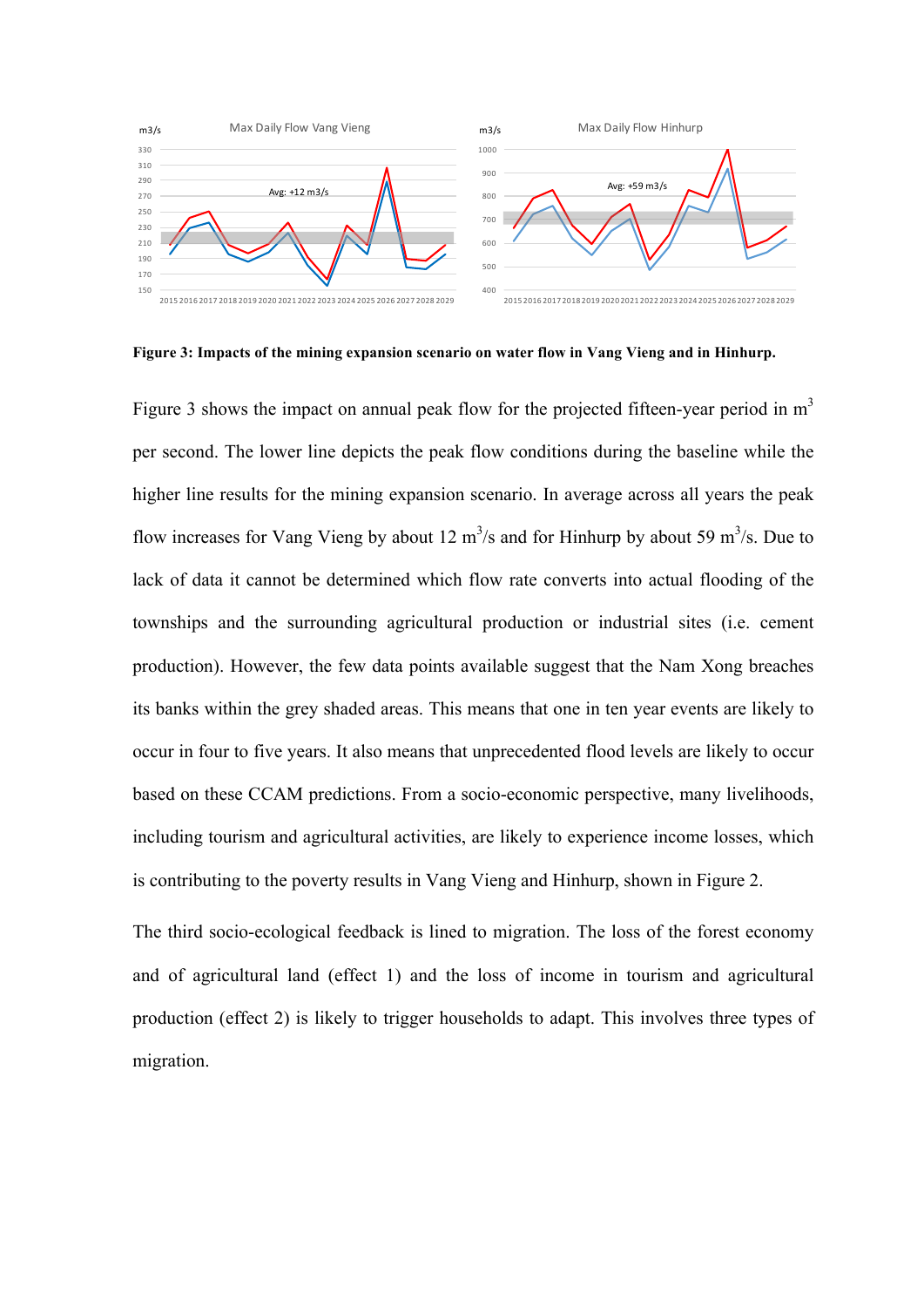

**Figure 4: Impacts of mining expansions on out-migration from Kasy, Vang Vieng and Hinhurp.** 

In total, up to 14% of households are likely to out-migrate from their initial village. The vast majority of these households are likely to leave Vang Vieng, see Figure 4. More than two thirds are likely to leave the province and move to urban and peri-urban areas, including the capital Vientiane. Nearly one third will move within the province, partly to be employed in the mining industry and partly to move to less flood prone areas. These results emphasise the importance of understanding spatial dynamics of poverty. Results shown in Figure 2 would be considerably higher if households would migrate. This means that poverty is likely to shift to urban areas in consequence of the mining expansion in the Nam Xong.

#### **3.4. Results for the rubber expansion scenario**

The second scenario assumes a doubling of the area under rubber plantations. The livelihood related design assumes the currently dominating model of Chinese investments instead of small holder rubber. Most of the rubber expansion would occur in Vang Vieng. Under these assumptions, poverty increases by more than 1% in Kasy, by 3% in Hinhurp, and by nearly 7% in Vang Vieng. This would push the poverty rate in Vang Vieng district to about 40%.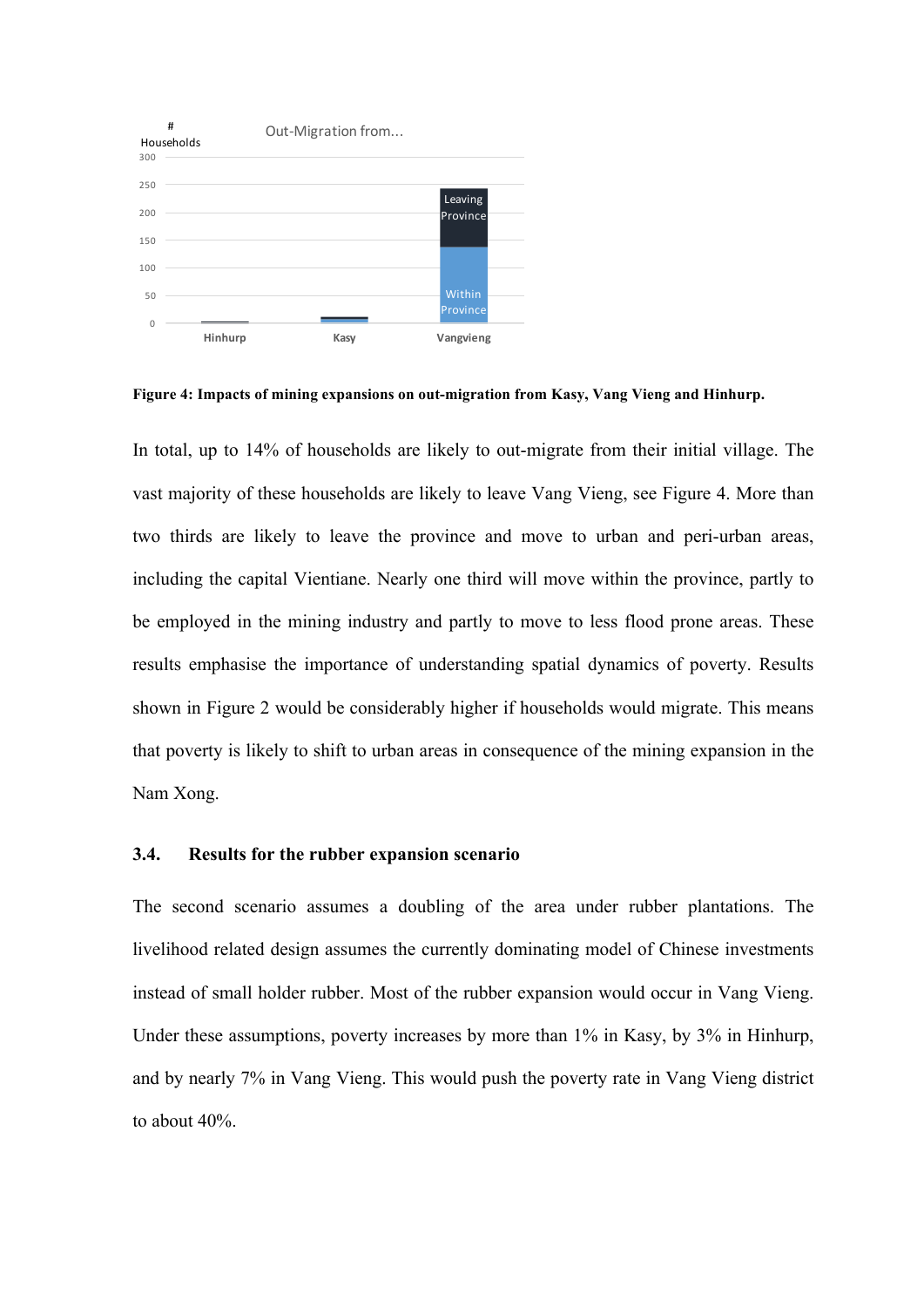

**Figure 5: Impacts of the rubber expansion scenario on poverty rate in Kasy, Vang Vieng and Hinhurp.** 

The socio-ecological mechanisms relevant for this emergent phenomenon are mainly linked to land use change, which erodes forest-based and agricultural livelihoods. Changes to flood peaks are marginal. Migration numbers are about 50% of the mining scenario as Figure 6 shows. In this scenario, the majority of migrants would decide to re-settle within the province.



**Figure 6: Impacts of the rubber expansion scenario on out-migration from Kasy, Vang Vieng and Hinhurp.**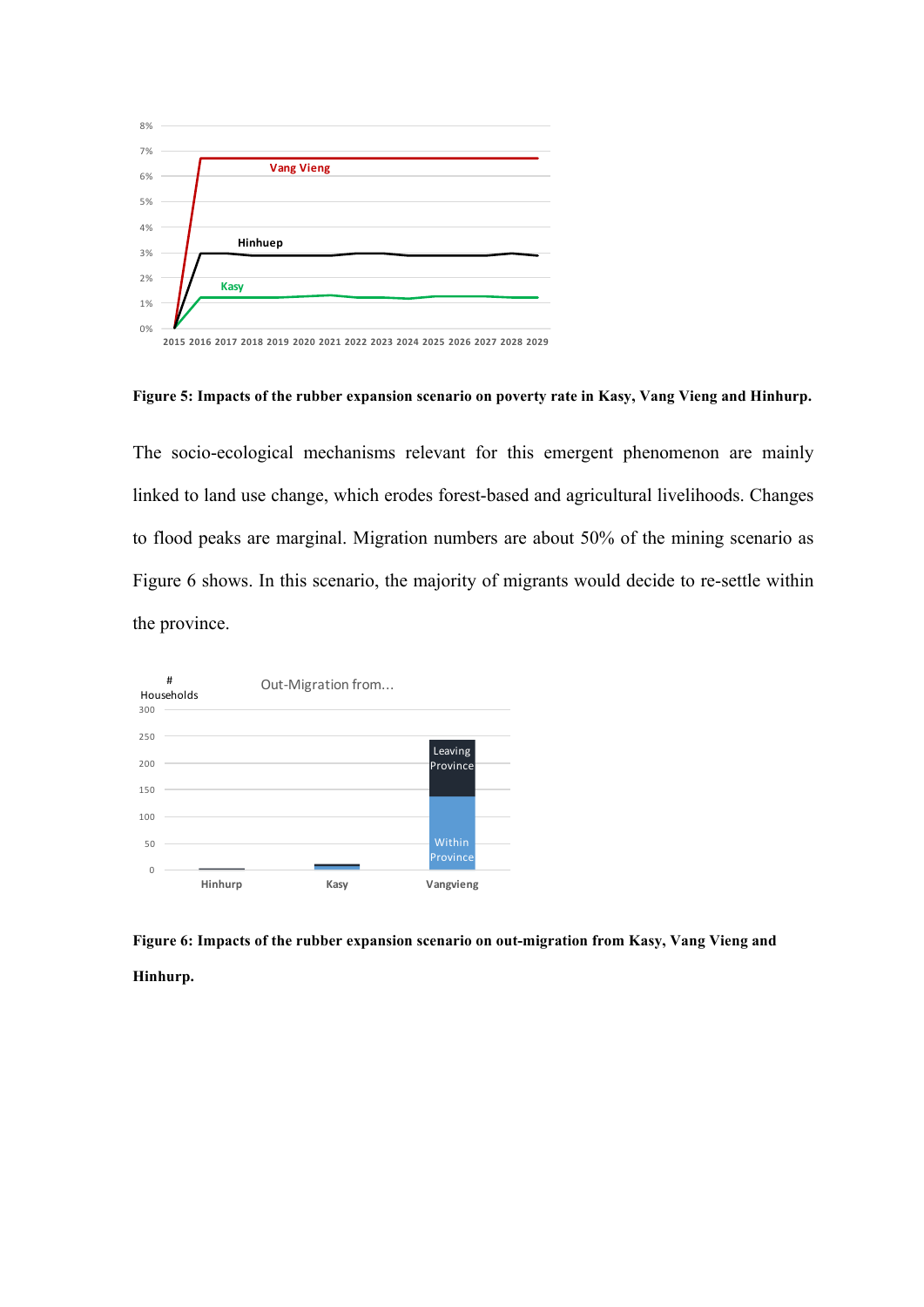#### **3.5. Results for the tourism expansion scenario**

The expansion of tourism triggers a drop of the poverty rate by about 1% in Vang Vieng. Effects on the poverty rate in Hinhurp and Kasy are marginal. These results are again linked to migration dynamics. About one percent of the population in Kasy would move to the Vang Vieng region to work in the tourism sector. Equally, about 1% of the population in Vang Vieng would move away from the Nam Xong into urban areas. Only few migrate from Hinhurp. The majority of new employment in the tourism sector is taken up by people from outside the Nam Xong catchment. The outmigration in Vang Vieng and Hinhurp is not linked to land use change but to the effects on water quality. Figure 7 shows the impact of the tourism sector expansion on lowest annual levels of dissolved oxygen in comparison to the baseline and the two other scenarios.



**Figure 7: Impacts of the tourism expansion scenario on levels of dissolved oxygen upstream and downstream of Vang Vieng.** 

On the left, Figure 7 shows the lowest level of dissolved oxygen per year for an area upstream of Vang Vieng town and all tourism accommodation. There is no visible difference between any of the four scenarios. It is important to emphasise that dissolved oxygen is only one water quality indicator. The additional hydrological modelling focused on other water quality indicators and projected decreasing water quality due to mining and rubber expansion triggering increasing sediment loads and heavy metals. On the right,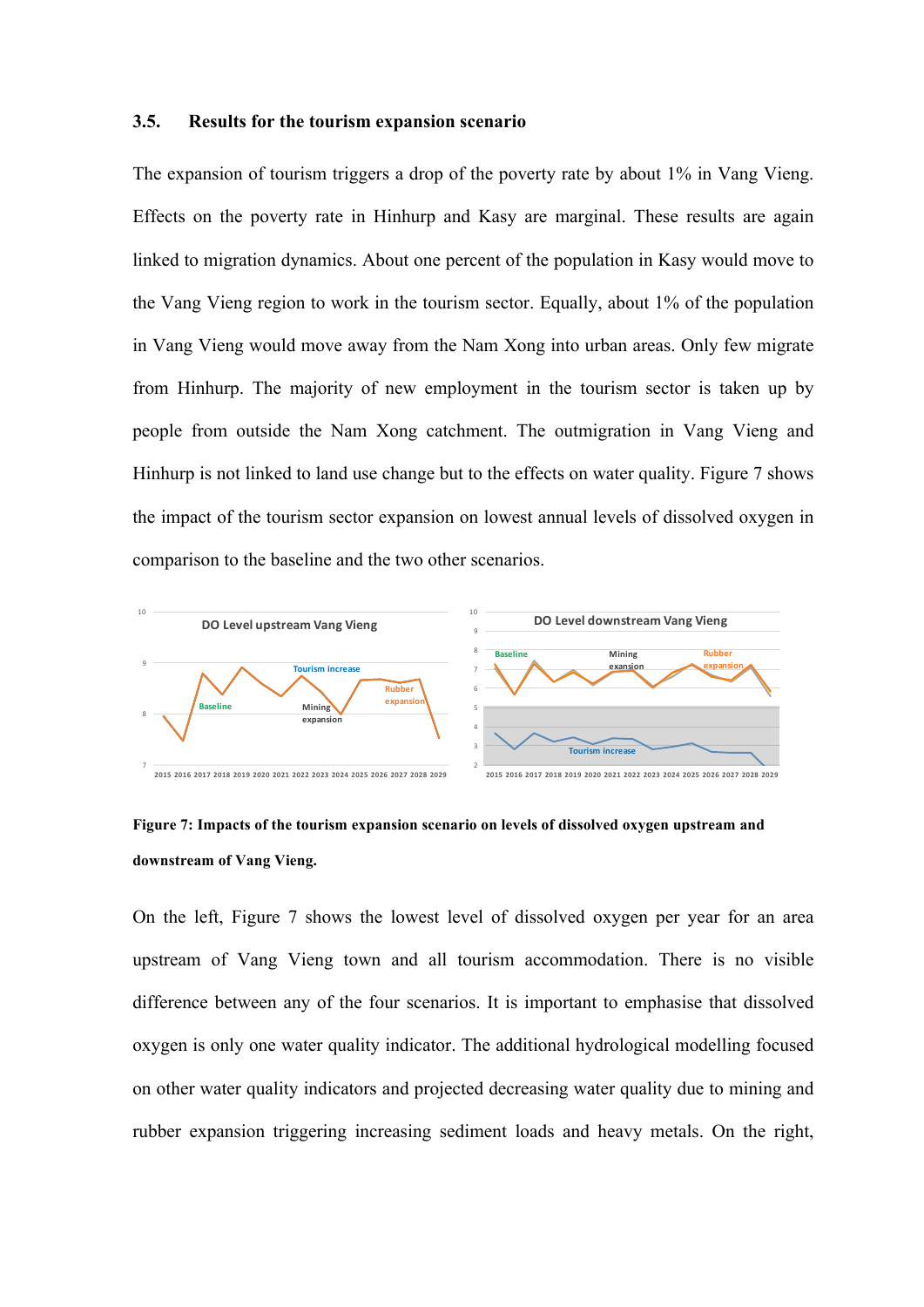Figure 7 shows the lowest level of dissolved oxygen per year downstream of Vang Vieng's tourism area. The shaded area highlights levels of dissolved oxygen that are fatal for fish. The tourism expansion scenario triggers a drop of dissolved oxygen levels below levels that are fatal for fish, which is highlighted by the grey area. Consequentially, livelihoods concerned with fishing are affected and migration as one of the adaptation strategies (Bohensky et al., 2013; Smajgl and Bohensky, 2012).

#### **4. DISCUSSION AND CONCLUSIONS**

The simulations reveal a few socio-ecological feedbacks critical for the set of development strategies considered by decision makers, including

- Loss of forest ecosystems diminishes existing livelihoods to a larger extend than incoming mining employment, which results in outmigration and export of poverty into urban areas.
- Loss of agricultural production and tourism income due to an increasing frequency and magnitude of floods triggered by upstream mines and plantations, which results in outmigration and increasing poverty.
- Loss of fish production due to declining water quality triggered by tourism expansion.

From a policy perspective, considering these feedbacks is important to design development strategies that effectively alleviate poverty. The emerging simulation results reflect dominating spatial patterns in Asia, as poor households lose their livelihoods in rural areas and are being forced to move to peri-urban or urban areas where often a mismatch of skills and experiences reinforce their poverty cycle and cause social hotspots.

The design of more sustainable development strategies could involve a very selected approval of mining concessions and rubber plantations at places where there are no direct impacts on existing livelihoods and where the indirect impact through ecosystem services such as effects on water flow and erosion are minimal. In parallel, local households would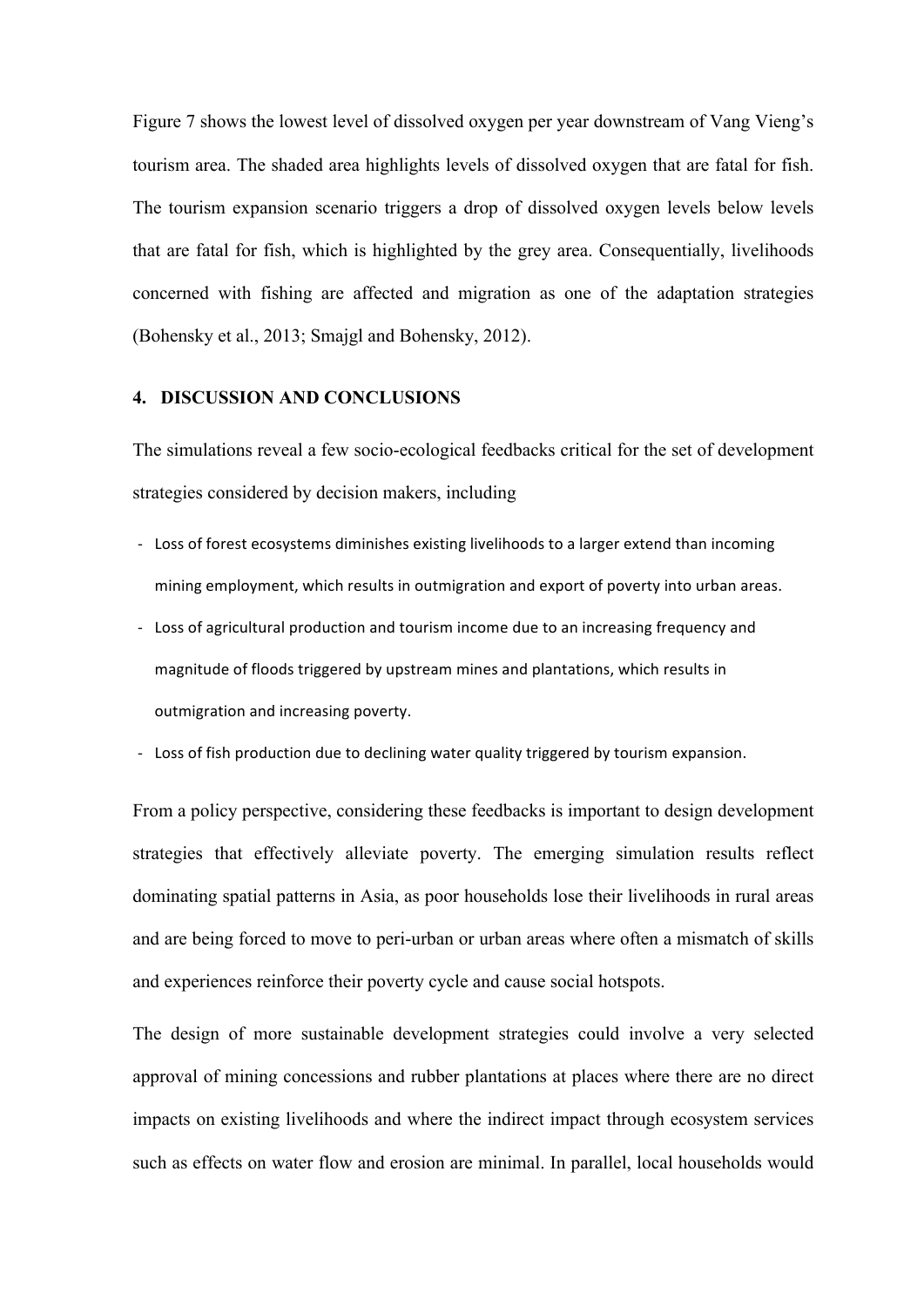need to be trained to fill the new employment opportunities in the mining sector. This would further reduce the shift of poverty into urban areas.

The expansion of tourism activities could also be aligned with investment in water treatment, either decentralised as the responsibility of each hotel or as a centralised option for Vang Vieng town. This would help mitigating the water quality decline and thereby reduce the effect on fish population and related livelihoods.

From a modelling perspective, the integration of hydrological, social, ecological and economic dynamics at a highly-disaggregated level helped revealing some important feedbacks in the socio-ecological system. The results challenged pre-existing assumptions among policy makers, which leads in many applied research situations to further fuelling of contested values in the decision making context (Smajgl, 2010; Smajgl et al., 2015b). Implementing the integrated simulation modelling in a participatory process that aims specifically for learning – or improved systems understanding – among policy makers and planners, helped bridging research and policy effectively (Smajgl and Ward, 2013, 2015). Consequentially, action plans were developed in response to this research evidence that focused on effectively enforcing the implementation of Environmental Impact Assessments and Social Impact assessments. Additionally, national decision makers were approached to request water treatment for Vang Vieng town to allow for a sustainable development of its tourism sector.

Improving capacity to further integrate policy relevant indicators in an empirical agentbased model faces a series of challenges, including

- data for model parameterisation and the validation;

- more modular approaches to develop models that respond to particular concerns of policy makers in reasonable time;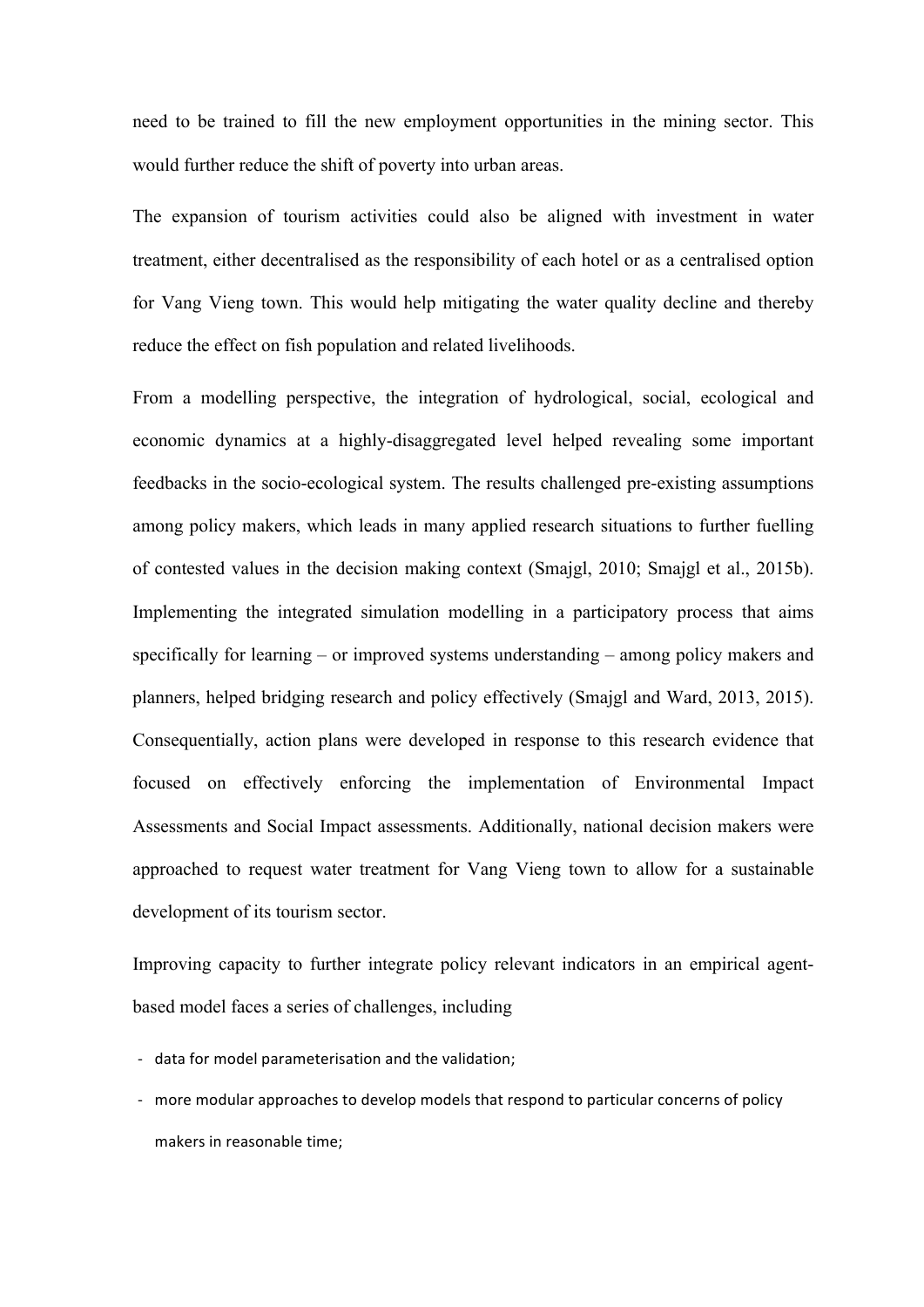- better process designs to better bridge research and policy and translate evidence into policy action on the ground.

Integration requires data for a wide range of parameters, which establishes considerable constraints in developing countries. This requires stochastic modelling approaches that employ value ranges to capture the inherent uncertainty (Smajgl et al., 2011).

The ability of applied research to respond to policy needs depends not only on data but also on the availability of adaptable models or modules. Each context is likely to require a different focus, depending on the policy focus, existing ecosystems, and dominating socioeconomic characteristics. Ideally, modules would be available for each livelihood (i.e. rice, mining, tourism, or fishing) and a calendar of activities the modelling could adjust to the context at hand. Ideally, each ecosystem service (i.e. forest, water flow, or water quality) would be available and implementable through the loading of the GIS data for the target area of the modelling exercise. Ideally, researchers could follow recipes for the design of their engagement process that takes into account the particular characteristics of the context at hand. This would make it more likely that the often resource-intense modelling exercises lead to actual changes on the ground.

In summary, this paper documents a case of empirical agent-based modelling that links ecosystem services such as water flow and water quality with ecological variables such as fish, and with social variables such as livelihoods and migration. This reveals important socio-ecological feedbacks that guided the policy discussion and shaped the design of revised development strategies in the Nam Xong catchment in lao PDR.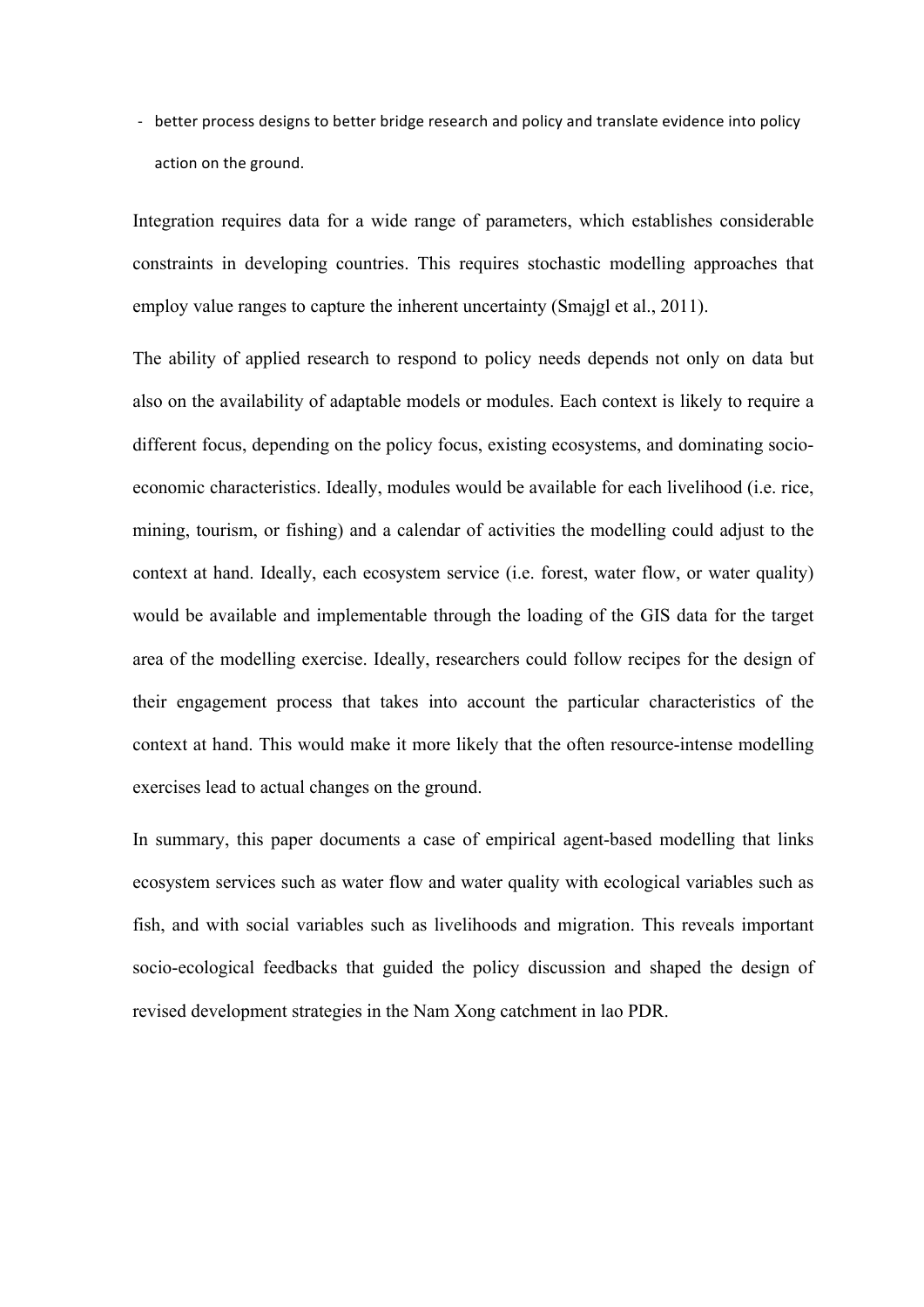#### **Acknowledgement**

The authors are grateful to the funding received from CGIAR's Research Program on Water, Land, and Ecosystems – Greater Mekong program

#### **REFERENCES**

Axelrod, R., Tesfatsion, L., Judd, K.L., 2006. A guide for newcomers to agent-based modelling in the social sciences 154. North-Holland, Amsterdam.

Bartlett, R., Baker, J., Lacombe, G., Douangsavanh, S., Jeuland, M., 2012. Analyzing Economic Tradeoffs of Water Use in the Nam Ngum River Basin, Lao PDR. IWMI, WWF and Duke University: Vientiane.

Biggs, E.M., Bruce, E., Boruff, B., Duncan, J.M.A., Horsley, J., Pauli, N., McNeill, K., Neef, A., Van Ogtrop, F., Curnow, J., Haworth, B., Duce, S., Imanari, Y., 2015. Sustainable development and the water– energy–food nexus: A perspective on livelihoods. Environmental science & policy 54 389-397.

Bohensky, E., Smajgl, A., Brewer, T., 2013. Patterns in household-level engagement with climate change in Indonesia. Nature Climate Change 3 348-351.

Brown, K., 2004. Trade-off Analysis for Integrated Conservation and Development, In: McShane, T.O., Wells, M.P. (Eds.), Getting Biodiversity Projects to Work: Towards more effective Conservation. Columbia University Press, pp. 232-255.

Bush, S.R., Hirsch, P., 2005. Framing fishery decline. Aquatic resources, Culture and Development 1(2) 79- 90.

Butler, J.R.A., Wong, G.Y., Metcalfe, D.J., Honzák, M., Pert, P.L., Rao, N., van Grieken, M.E., Lawson, T., Bruce, C., Kroon, F.J., Brodie, J.E., 2013. An analysis of trade-offs between multiple ecosystem services and stakeholders linked to land use and water quality management in the Great Barrier Reef, Australia. Agriculture, Ecosystems & Environment 180 176-191.

Castellani, B., Hafferty, F., 2009. Sociology and Complexity Science: A New Field of Inquiry. Springer, Berlin, Heidelberg.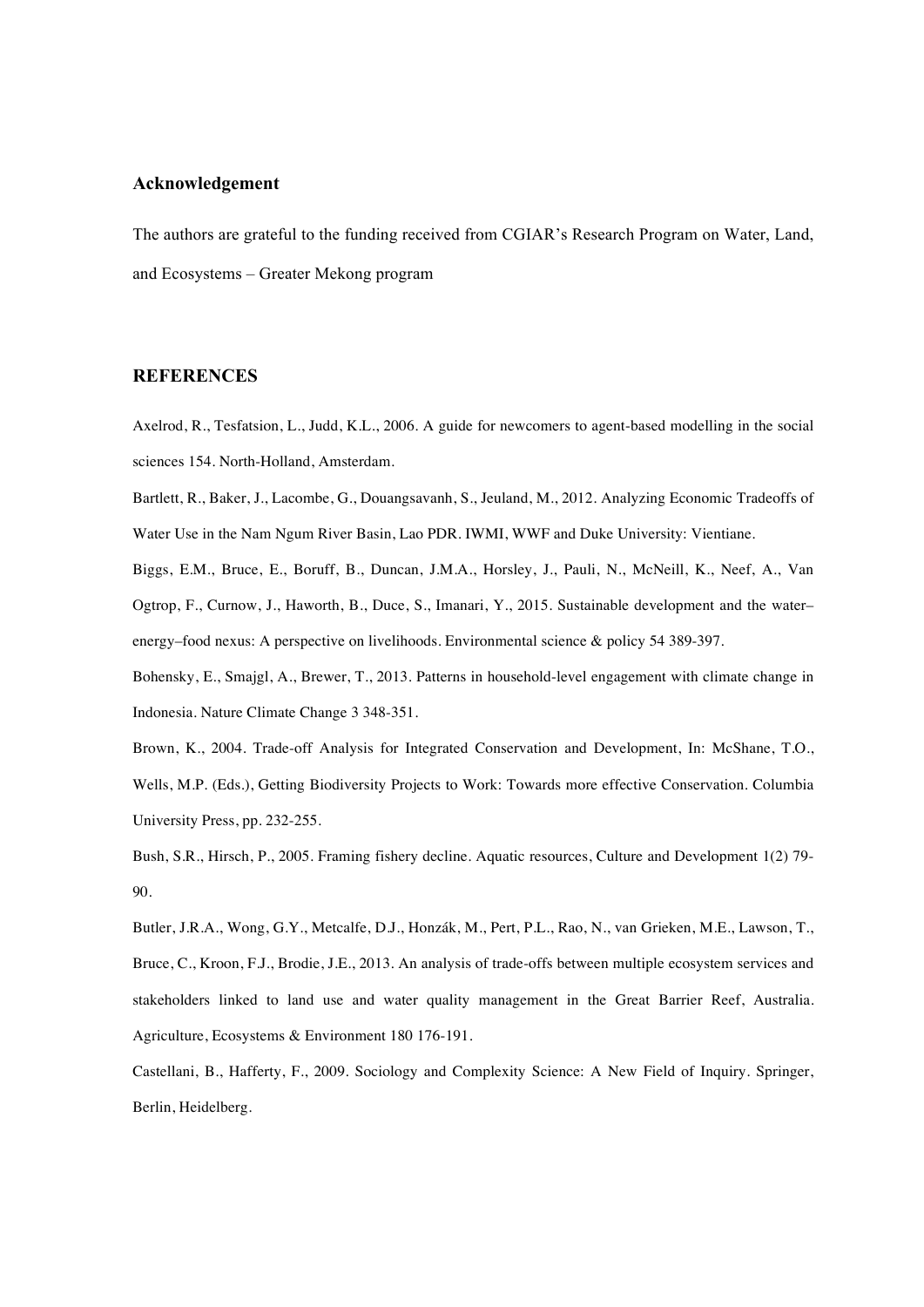Chan, K.M.A., Shaw, M.R., Cameron, D.R., Underwood, E.C., Daily, G.C., 2006. Conservation Planning for Ecosystem Services. PLOS Biology 4(11) e379.

De Groot, R., 1992. Functions of Nature: evaluation of nature in environmental planning, management and decision making 320. Wolters-Noordhoff, Groningen.

de Groot, R.S., Alkemade, R., Braat, L., Hein, L., Willemen, L., 2010. Challenges in integrating the concept of ecosystem services and values in landscape planning, management and decision making. Ecological Complexity 7(3) 260-272.

Fisher, B., Turner, R.K., Morling, P., 2009. Defining and classifying ecosystem services for decision making. Ecological Economics 68(3) 643-653.

Folke, C., Carpenter, S., Elmqvist, T., Gunderson, L., Holling, C.S., Walker, B., 2002. Resilience and Sustainable Development: Building Adaptive Capacity in a World of Transformations. AMBIO 31(2) 437- 440.

Funtowicz, S.O., Ravetz, J.R., 1994. Emergent complex systems. Futures 26(6) 568-582.

Gilbert, N., 2008. Agent-based models. SAGE Publications, Los Angeles.

Grimm, V., Berger, U., Bastiansen, F., Eliassen, S., Ginot, V., Giske, J., Goss-Custard, J., Grand, T., Heinz, S.K., Huse, G., Huth, A., Jepsen, J.U., Jørgensen, C., Mooij, W.M., Müller, B., Pe'er, G., Piou, C., Railsback, S.F., Robbins, A.M., Robbins, M.M., Rossmanith, E., Rüger, N., Strand, E., Souissi, S., Stillman, R.A., Vabø, R., Visser, U., DeAngelis, D.L., 2006. A standard protocol for describing individual-based and agentbased models. Ecological Modelling 198(1-2) 115-126.

Grimm, V., Berger, U., DeAngelis, D.L., Polhill, J.G., Giske, J., Railsback, S.F., 2010. The ODD protocol: A review and first update. Ecological Modelling 221(23) 2760-2768.

Grimm, V., Revilla, E., Berger, U., Jeltsch, F., Mooij, W.M., Railsback, S.F., Thulke, H.-H., Weiner, J., Wiegand, T., DeAngelis, D.L., 2005. Pattern-Oriented Modeling of Agent-Based Complex Systems: Lessons from Ecology. Science 310(5750) 987-991.

Harrison, D., Schipani, S., 2007. Lao Tourism and Poverty Alleviation: Community-Based Tourism and the Private Sector. Current Issues in Tourism 10(2-3) 194-230.

Kallio, M., 2014. Effects of Mining and Hydropower on Metals in Surface Waters : Case: Nam Ngum. Helsinki Metropolia University of Applied Sciences: Helsinki.

Lankford, S.V., 1994. Attitudes and Perceptions Toward Tourism and Rural Regional Development. Journal of Travel Research 32(3) 35-43.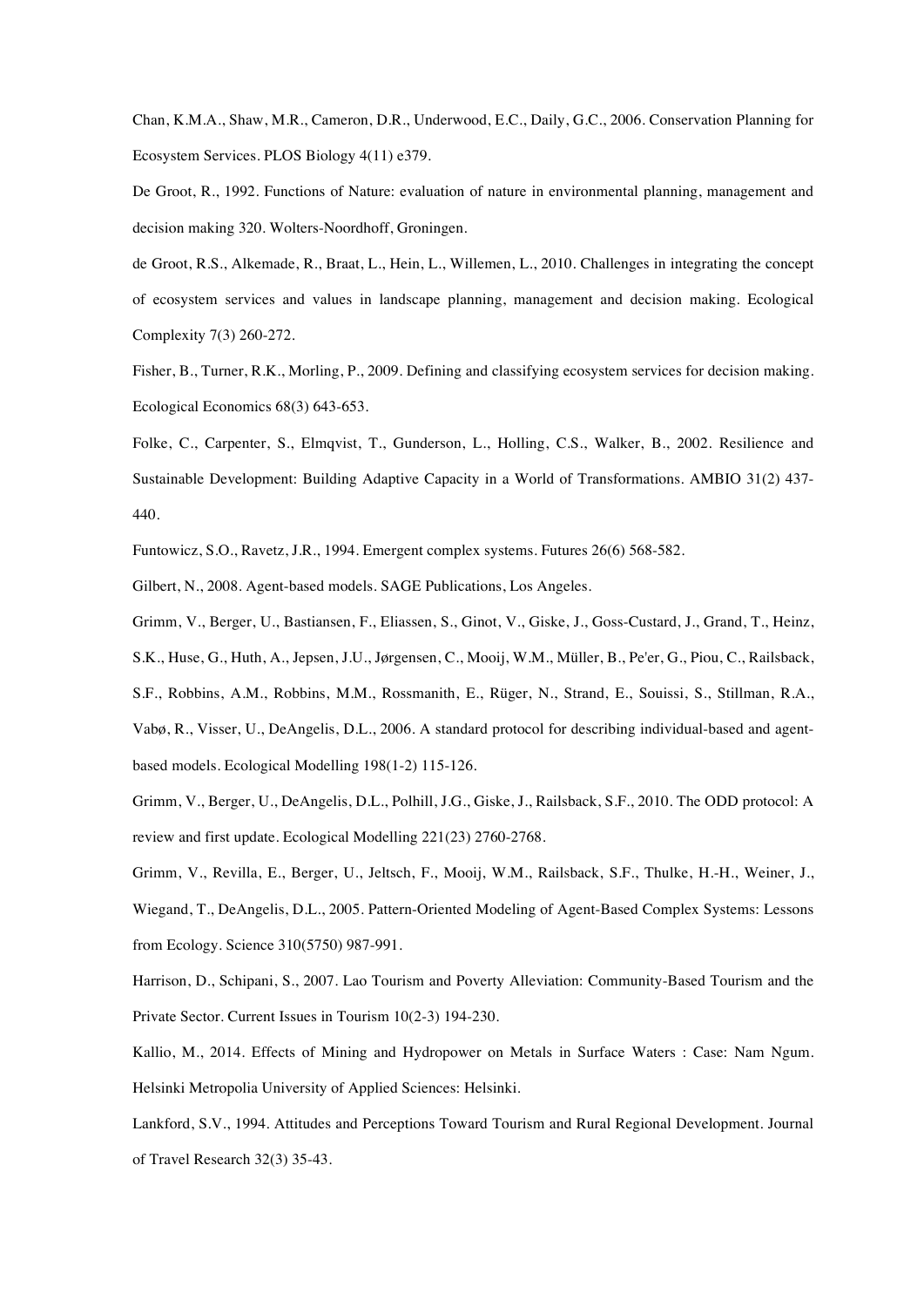Larson, S., Smajgl, A., 2006. Conceptual framework for the water use benefit index in the Grat Barrier Reef region. Journal of Sustainable Development and Planning 1(2).

Lunney, D., Pressey, B., Archer, M., Hand, S., Godthelp, H., Curtin, A., 1997. Integrating ecology and economics: illustrating the need to resolve the conflicts of space and time. Ecological Economics 23(2) 135- 143.

Margules, C.R., Pressey, R.L., 2000. Systematic conservation planning. Nature 405(6783) 243-253.

Matthews, R., Gilbert, N., Roach, A., Polhill, J., Gotts, N., 2007. Agent-based land-use models: a review of applications. Landscape Ecology 22(10) 1447-1459.

Müller, B., Balbi, S., Buchmann, C.M., de Sousa, L., Dressler, G., Groeneveld, J., Klassert, C.J., Le, Q.B., Millington, J.D.A., Nolzen, H., Parker, D.C., Polhill, J.G., Schlüter, M., Schulze, J., Schwarz, N., Sun, Z., Taillandier, P., Weise, H., 2014. Standardised and transparent model descriptions for agent-based models: Current status and prospects. Environmental Modelling & Software 55(0) 156-163.

Sawyer, R.K., 2005. Social Emergence: Societies as Complex Systems. Cambridge University Press, New York.

Smajgl, A., 2006. Quantitative evaluation of water use benefits: an integrative modelling approach for the Great Barrier Reef region. Natural Resource Modelling 19(4) 511-538.

Smajgl, A., 2010. Challenging beliefs through multi-level participatory modelling in Indonesia. Environmental Modelling and Software 25(11) 1470-1476.

Smajgl, A., Barreteau, O., 2017. Framing options for characterising and parameterising human agents in empirical ABM. Environmental Modelling and Software in Press.

Smajgl, A., Bohensky, E., 2012. When households stop logging — Evidence for household adaptation from East Kalimantan. Forest Policy and Economics 20(0) 58-65.

Smajgl, A., Bohensky, E., 2013. Behaviour And Space In Agent-Based Modelling: Poverty Patterns In East Kalimantan, Indonesia. Environmental Modelling and Software 45 8-14.

Smajgl, A., Egan, S., Kirby, M., Mainuddin, M., Ward, J., Kroon, F., 2013. The Mekong region simulation (Mersim) model - Design Document CSIRO Climate Adaptation Flagship: Townsville.

Smajgl, A., House, A., Butler, J., 2011. Implications of ecological data constraints for integrated policy and livelihoods modelling: an example from East Kalimantan, Indonesia Ecological Modelling 222 888-896.

Smajgl, A., Toan, T.Q., Nhan, D.K., Ward, J., Trung, N.H., Tri, L.Q., Tri, V.P.D., Vu, P.T., 2015a.

Responding to rising sea-levels in Vietnam's Mekong Delta Nature Climate Change 5 167-174.